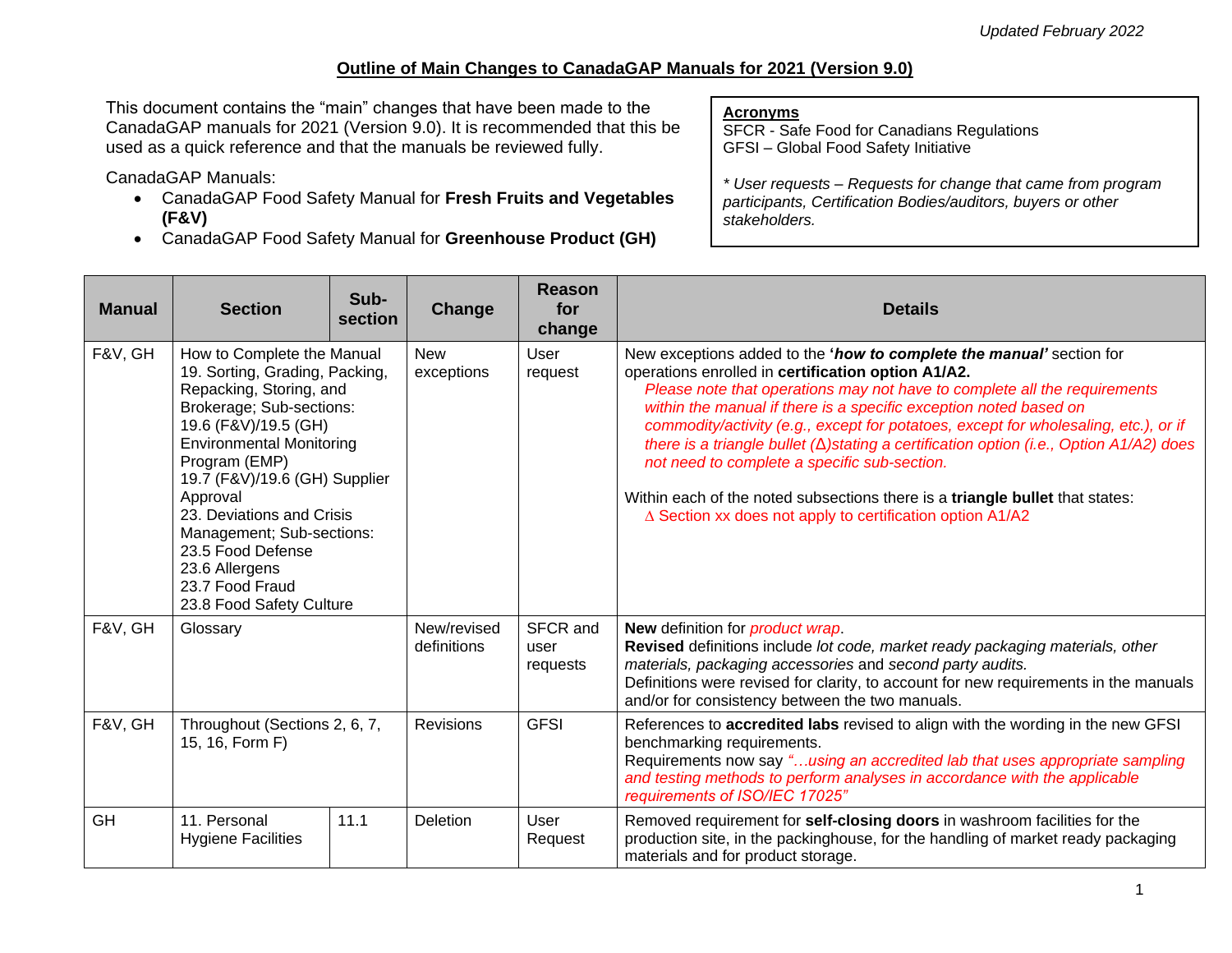| <b>Manual</b> | <b>Section</b>                             | Sub-<br>section | Change                    | <b>Reason</b><br>for<br>change | <b>Details</b>                                                                                                                                                                                                                                                                                                                                                                                                                                                                                                     |
|---------------|--------------------------------------------|-----------------|---------------------------|--------------------------------|--------------------------------------------------------------------------------------------------------------------------------------------------------------------------------------------------------------------------------------------------------------------------------------------------------------------------------------------------------------------------------------------------------------------------------------------------------------------------------------------------------------------|
| F&V, GH       | 15. Water (for<br>Fluming and<br>Cleaning) | 15.1            | New note                  | User<br>request                | New note added to ensure it was clear that small fruit operations (or strawberry<br>operations for the Greenhouse manual) should not be using water except for in the<br>cases listed.<br>* NOTE: Water (for Fluming and Cleaning) should not be used in SMALL FRUIT<br>operations (except for cranberries and haskaps) unless it is used for cleaning<br>(equipment, buildings, containers, etc.) and/or hand washing in personal hygiene<br>facilities.                                                          |
| F&V, GH       | 15. Water (for<br>Fluming and<br>Cleaning) | 15.1            | Additions                 | User<br>request                | To be consistent and clear, exceptions to small fruit (F&V)/strawberries (GH) and<br>potatoes (F&V) were added within the specific requirements in this section.                                                                                                                                                                                                                                                                                                                                                   |
| F&V, GH       | 15. Water (for<br>Fluming and<br>Cleaning) | 15.1            | Addition                  | User<br>request                | New sentence added to municipal water for clarity.<br>In countries where municipal water parameters for potability are not the same as<br>the CanadaGAP 'potable water' requirements of 0 Total Coliforms and 0 E coli,<br>municipal water must be tested to ensure that the CanadaGAP parameters are<br>achieved.                                                                                                                                                                                                 |
| F&V, GH       | 15. Water (for<br>Fluming and<br>Cleaning) | 15.2            | Clarification             | User<br>request                | Clarifying words added to the note to ensure operations are considering stored<br>water in standalone hand washing facilities the same way as in portable<br>washrooms:<br>Note: Hand washing water stored in permanent tanks (e.g., within portable<br>washrooms or as standalone facilities) is not considered potable UNLESS:                                                                                                                                                                                   |
| F&V           | 16. Ice                                    |                 | Clarification             | User<br>request                | Exemption added at the beginning of the section to be clear that it does not apply<br>to wholesaling operations since their only activity is storing product.                                                                                                                                                                                                                                                                                                                                                      |
| F&V, GH       | 17. Packaging<br><b>Materials</b>          | 17.1            | Change                    | <b>SFCR</b>                    | Wording changed to align with the Lot Code requirements in the SFCR (since the<br>'bands' might be made of a material other than rubber). Requirement now says:<br>$\Box$ The person responsible purchases or selects new packaging accessories if<br>coming into direct contact with product (e.g., liners, ties, tags, <i>rubber</i> confining<br>bands)                                                                                                                                                         |
| F&V, GH       | 17. Packaging<br><b>Materials</b>          | 17.2            | New note/<br>Deleted note | <b>SFCR</b>                    | <b>Market Ready Primary Packaging Materials</b><br>a) Note added to align with the Lot Code requirements in the SFCR:<br>Note: Including Pack ID on the primary market ready packaging materials can also<br>satisfy the Lot Code requirement (i.e., producer identification).<br>b) The Note below was deleted as it no longer aligns with the SFCR:<br>Note: Wraps for head lettuce, cauliflower, etc. are considered primary packaging<br>materials: however: these need to be labelled ONLY with the Lot Code. |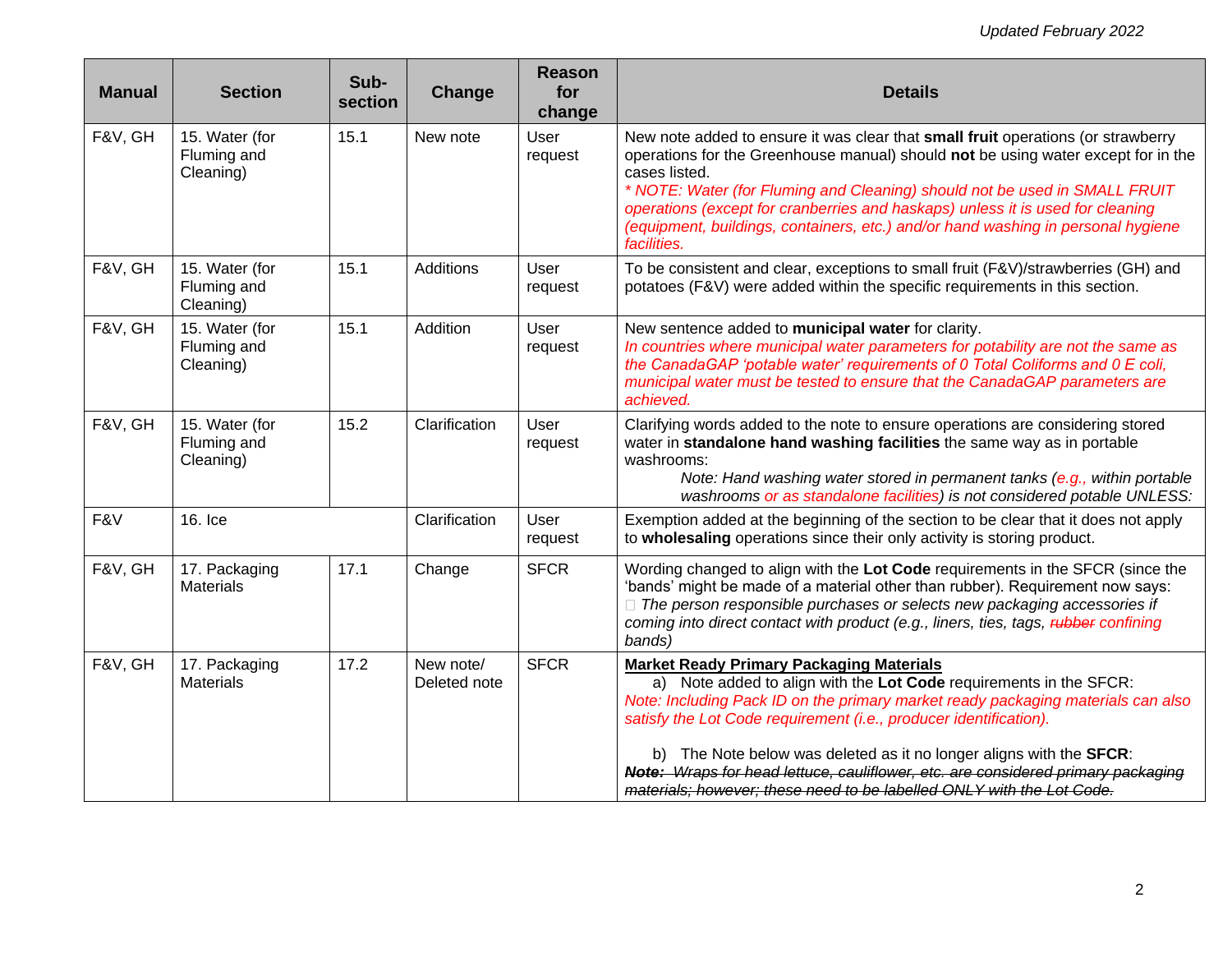| <b>Manual</b> | <b>Section</b>                                                           | Sub-<br>section                         | Change                                         | <b>Reason</b><br>for<br>change  | <b>Details</b>                                                                                                                                                                                                                                                                                                                                                                                                                                                                                                                                                                                                                                                                                                                                                                                   |
|---------------|--------------------------------------------------------------------------|-----------------------------------------|------------------------------------------------|---------------------------------|--------------------------------------------------------------------------------------------------------------------------------------------------------------------------------------------------------------------------------------------------------------------------------------------------------------------------------------------------------------------------------------------------------------------------------------------------------------------------------------------------------------------------------------------------------------------------------------------------------------------------------------------------------------------------------------------------------------------------------------------------------------------------------------------------|
|               |                                                                          | 17.2                                    | Additions/<br>New note                         | User<br>request/<br><b>SFCR</b> | <b>Market Ready Secondary Packaging Materials</b><br>a) Addition to requirement to ensure cross contamination does not occur:<br>The person responsible uses materials that are:<br>$\Box$ Handled in a way that maintains their integrity (e.g., protected from chemicals,<br>protected from the elements, properly stacked, etc.) and that prevents cross-<br>contamination before and during use (e.g., boxes placed on clean surfaces)<br>b) Addition to requirements to label materials with Lot Code:<br>Labelled with Lot Code (see glossary definition)<br>c) Note added to align with the Lot Code requirements in the SFCR:<br>Note: Including Pack ID on the secondary market ready packaging materials can<br>also satisfy the Lot Code requirement (i.e., producer identification). |
|               |                                                                          | 17.2                                    | Revision/<br>Addition                          | <b>SFCR</b>                     | <b>Packaging Accessories</b><br>a) Reworded requirement:<br>□ The person responsible uses only new packaging accessories such as liners,<br>pads, shrink and pallet wrap, coupons, tags, ties and staples<br>b) Requirement added to align with the Lot Code requirements in the SFCR.<br>$\Box$ The person responsible ensures that tags attached to a confining band (e.g.,<br>holding bunches of asparagus, kale, etc.) are labelled with Lot Code (see glossary<br>definition)                                                                                                                                                                                                                                                                                                               |
| F&V           | 17. Packaging<br><b>Materials</b>                                        | 17.2                                    | <b>New</b><br>requirement                      | User<br>request                 | For repacking of fiddleheads ONLY: new requirement for labelling of market ready<br>primary packaging materials                                                                                                                                                                                                                                                                                                                                                                                                                                                                                                                                                                                                                                                                                  |
| F&V           | 19. Sorting,<br>Grading, Packing,<br>Repacking, Storing<br>and Brokerage | 19.1                                    | <b>New</b><br>exemption<br>and<br>requirements | User<br>request                 | New exemptions and requirements for cucumbers and peppers sent for pickling<br>and repacking, wholesaling and brokerage of fiddleheads regarding product<br>sourcing.                                                                                                                                                                                                                                                                                                                                                                                                                                                                                                                                                                                                                            |
| F&V, GH       | 19. Sorting,<br>Grading, Packing,<br>Repacking, Storing<br>and Brokerage | 19.5                                    | New note                                       | User<br>request                 | New note added to clarify water requirements for "other materials" being used<br>with agricultural water.<br>Note: If "other materials" are being applied/used with agricultural water (e.g.,<br>adjuvants used with agricultural chemicals), then water is not required to be<br>potable.<br>This note was also added to Section 15.1.                                                                                                                                                                                                                                                                                                                                                                                                                                                          |
| F&V, GH       | 19. Sorting,<br>Grading, Packing,<br>Repacking, Storing<br>and Brokerage | $19.6 -$<br><b>FV</b><br>$19.5 -$<br>GH | Clarification                                  | User<br>request                 | Reworded one of the requirements for the Environmental Monitoring Program<br>(EMP) for clarity:<br>$\Box$ Annually, the person responsible has mitigated the identified risks by following<br>these procedures outlined in the following sections of the manual:                                                                                                                                                                                                                                                                                                                                                                                                                                                                                                                                 |